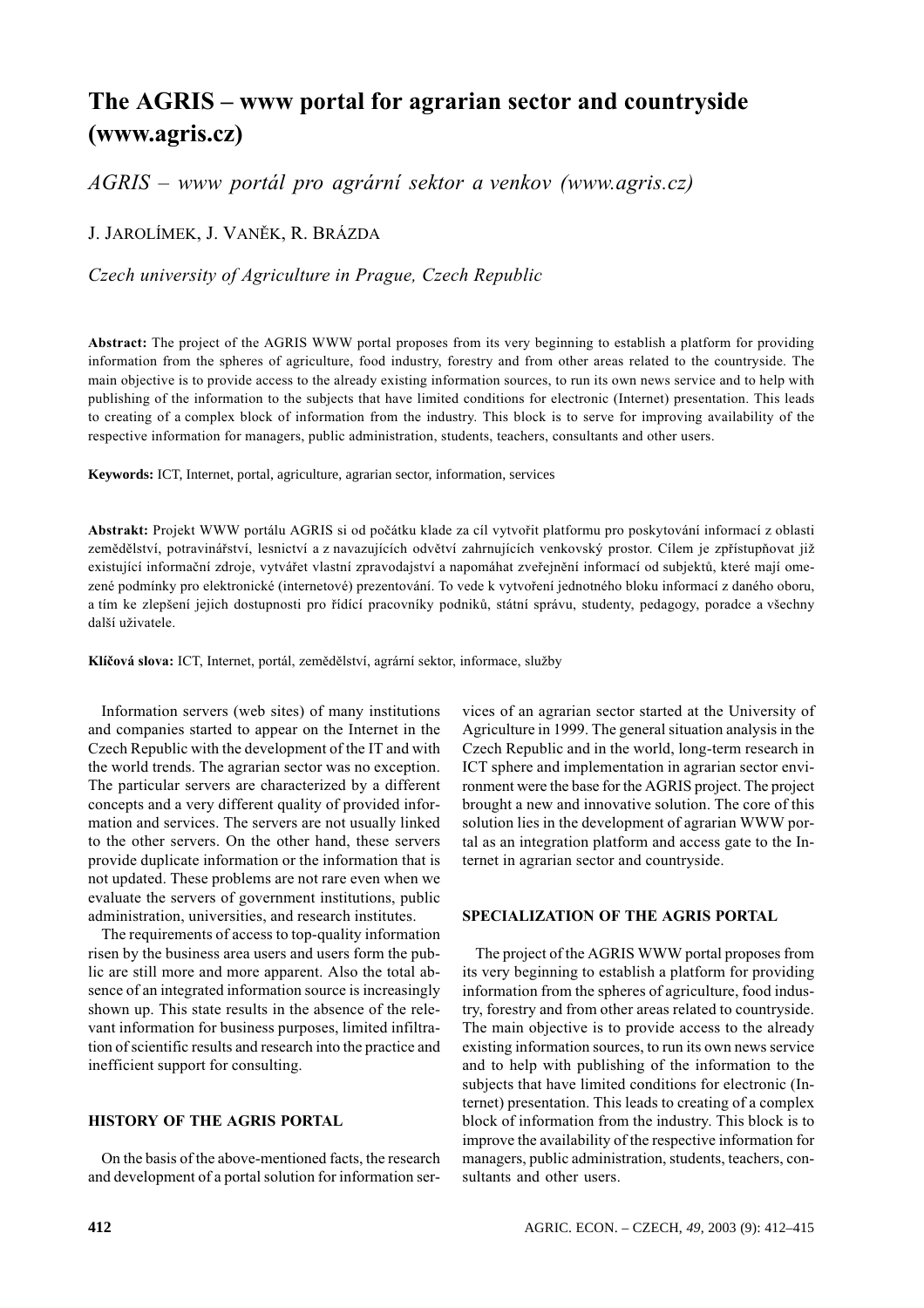The whole portal solution is thoroughly based on general principles. It is modular and open. Therefore, there is no problem with its implementation into any other sector or industry. The portal solution represents the third form level as regards the present structure of Internet services (Figure 1). Research and development of the agrarian information system has been pointed at this target goal from the very beginning.

The goal of the solution is to create a specialised information system for the needs of the agrarian sector that secures higher competitiveness of agrarian companies and food producers - generally and also in relation to access to the EU structures.

The whole system is based on the unified informatics concept of the Ministry of Agriculture of the Czech Republic. It is continually adjusted to all the needs appearing during the pre-access negotiations with the EU. The entire solution should secure two basic levels; it is the integration of sources and the integration of services.

The integration of sources in relation to concept of the AGRIS portal is demonstrated in Figure 2, integration of services in Figure 1.



Figure 1. Conception of the portal solution AGRIS (services integration)



Figure 2. Conception of portal solution AGRIS (resource integration)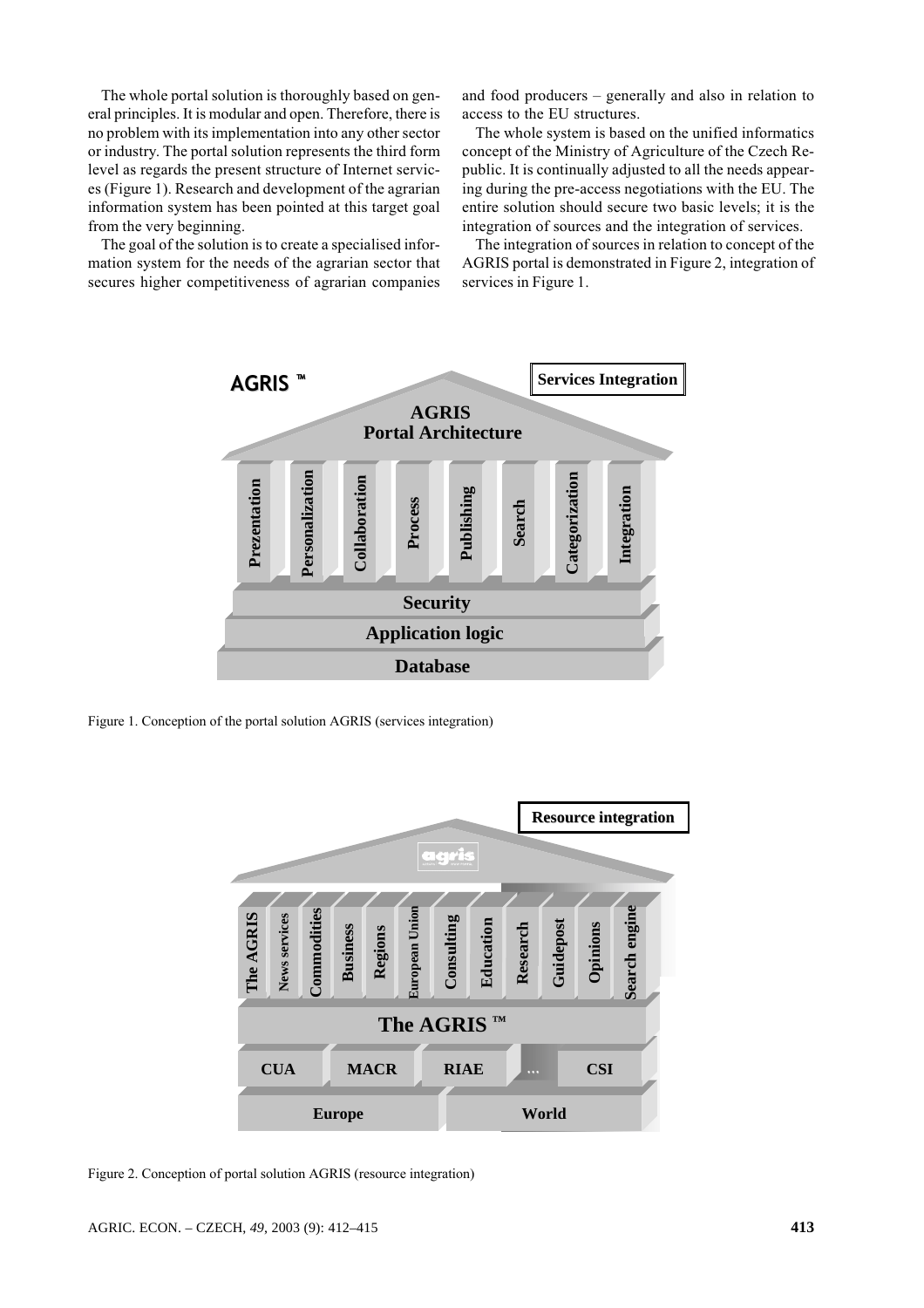#### IMPLEMENTATION OF THE AGRIS PORTAL

Before the commencing of the analytical labour, SWOT analysis was elaborated in the year 1999. Its objectives were to define all the main aspects of the research and the implementation of the solution in the university environment, primary target specialisation in the agrarian sector, and the influence of the external conditions. The analysis confirmed the advisability and importance of finding solution to the given problem. The analysis conclusions were proved during the following years (Table 1).

# Information accessible through the agrarian www nortal:

- *updated news*reporting of the portal itself, the CTK service, monitoring of the national and regional press, prepared events, information of the Ministry of Agriculture
- *business information*actual prices, graphical process, exchange rates and units conversion, time development since 1995
- *expert articles*the possibility of full-text and domain search, archive
- *scientific publications*electronic journal AGRIS online, scientific conference textbooks
- *database of companies*unique database of agricultural companies
- *links to specialised servers*sector segmentation, possibility of references enlistment, evaluation of the best servers – TOP AGRIS

# **Services accessible through agrarian WWW portal:**

- *AGRIS Info*sending of ordered information from portal AGRIS by an e-mail
- *distribution of information*enlisting of information on www sites of partner organisations
- *A-web*application for creating of self-presentation WWW pages of agricultural companies, easy operation, fast actualisation, connection to central databas- $\overline{P}$
- *the creating of WWW*advantageous creating WWW pages for companies
- *Education*computer courses (beginners >>advanced >> professionals)
- *Consulting*in the field of ICT utilisation

# **CONCLUSION**

A brand new version of the AGRIS portal was started at the beginning of 2003. This version is based on the long-term research of the given issues, key findings and approved principals. As regards the development level, the portal represents a new generation of the solutions of the agrarian WWW portal AGRIS. Apart from a brand new design, the overall size of the portal is extended, the structure of the sections is modernised and optimised, the entire solution is based on the usage of XML. A brand new program solution has been developed. It has a perspective to be competitive in the following years.

| Strenght                                                                                                                                                                                                                                                                                                                                                                                                                                                                                                                                                                                              | Weakness                                                                                                                                                                                                                                                                                                                                                                                                                                                                                                                                                                                                           |
|-------------------------------------------------------------------------------------------------------------------------------------------------------------------------------------------------------------------------------------------------------------------------------------------------------------------------------------------------------------------------------------------------------------------------------------------------------------------------------------------------------------------------------------------------------------------------------------------------------|--------------------------------------------------------------------------------------------------------------------------------------------------------------------------------------------------------------------------------------------------------------------------------------------------------------------------------------------------------------------------------------------------------------------------------------------------------------------------------------------------------------------------------------------------------------------------------------------------------------------|
| - objectivity a independence of the academic environment<br>- wide professional background at all faculties (FEM, FA, )<br>- professional quality in IT<br>- support by management of the university and faculties<br>- establishment a continuous innovation of the technical<br>background (servers, internet connection, software, )<br>- many contacts in the Czech Republic and abroad<br>(universities, institutions, firms)<br>- experience in providing consulting and information services<br>- wide background in human resources (teachers, doctorate<br>program students, other students) | - potential problems caused by the specifics of an academic<br>environment (lower flexibility, unclear competence)<br>- limited own financial sources<br>- limited possibilities of commercial activities of the academic<br>environment                                                                                                                                                                                                                                                                                                                                                                           |
| Opportunities                                                                                                                                                                                                                                                                                                                                                                                                                                                                                                                                                                                         | Threats                                                                                                                                                                                                                                                                                                                                                                                                                                                                                                                                                                                                            |
| - fast development of the Internet technologies<br>- non-existence of any similar solution (agrarian sector, )<br>- planned access to the EU<br>- fast acceptation of modern IT (academic environment)<br>- demand for top-quality, actual and certified information<br>- demand for specialized services<br>- non-existence of any integrated information source<br>- very limited ability of providing information by public<br>institutions and research institutes,                                                                                                                               | - resort lacking the central concept<br>- poor support of the competent government institutions<br>- very unsatisfactory economic situation in the agrarian sector<br>(lasting for a long time)<br>- very poor level of HW and SW and communication<br>equipment of most potential users<br>- the restriction of Internet development in the Czech<br>Republic (the Czech Telecom monopoly, communication<br>infrastructure, )<br>- potential averseness to provide information a cooperate<br>(the concern related to many state and public institutions)<br>- limited knowledge of the problems and incompetence |

#### Table 1. Starting point of the AGRIS portal